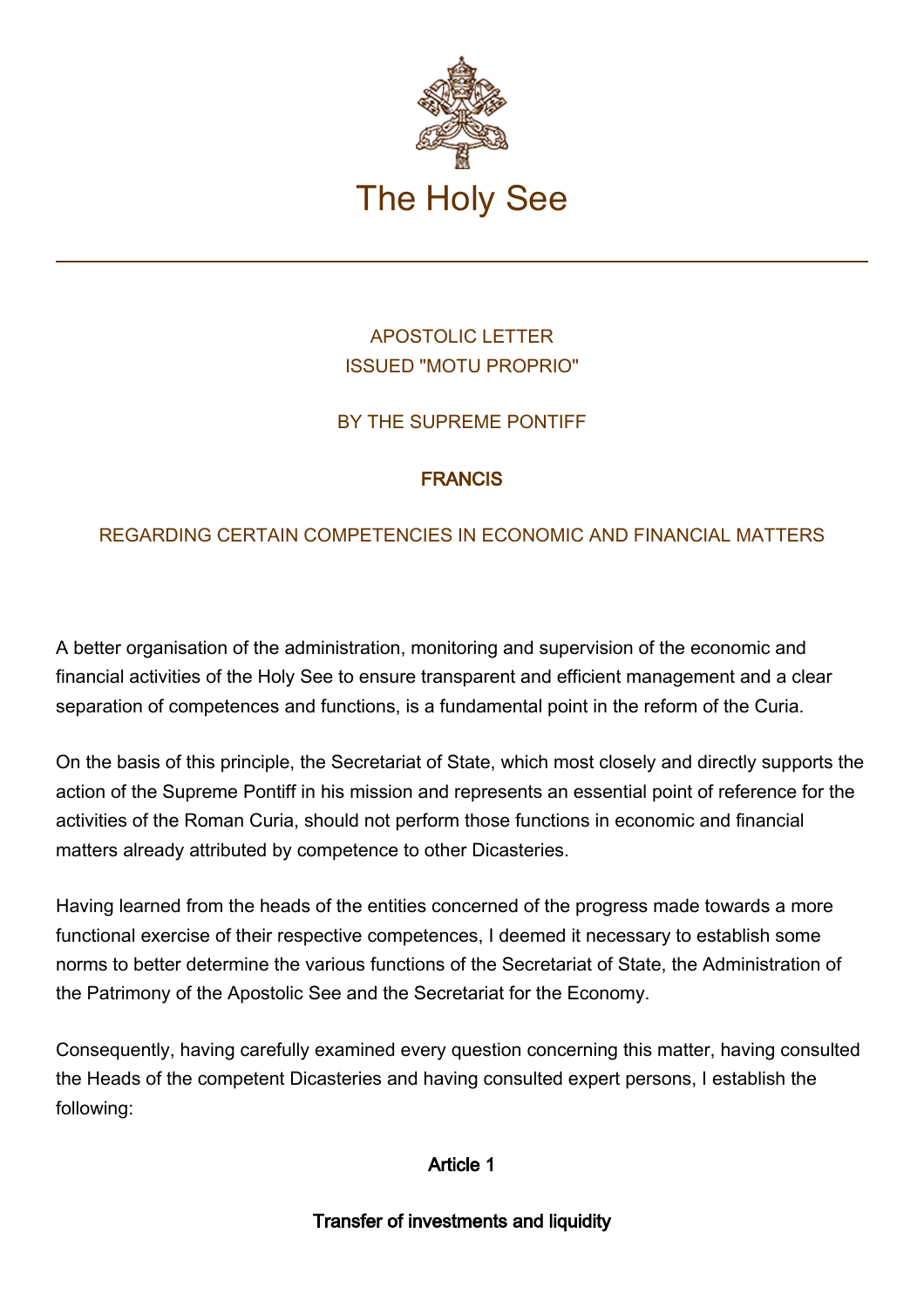§1 As of 1 January 2021, ownership of the funds and bank accounts, movable and immovable investments, including shareholdings in companies and investment funds, hitherto held in the name of the Secretariat of State, shall be transferred to the Administration of the Patrimony of the Apostolic See, which shall be responsible for their management and administration. They will be subject to ad hoc control by the Secretariat for the Economy, which from now on will also perform the function of Papal Secretariat for economic and financial matters.

§2 The Secretariat of State shall transfer as soon as possible, and no later than 4 February 2021, all its liquid assets held in current accounts in its name at the Institute for the Works of Religion or in foreign bank accounts, to the Administration of the Patrimony of the Apostolic See, in a bank account indicated by the latter.

§3 In the event that it is not possible or convenient to change the ownership of the accounts, investments and shareholdings, the Secretary of State shall provide the President of the Administration of the Patrimony of the Apostolic See with a general power of attorney to act in the name and on behalf of the Secretariat of State as soon as possible, and no later than 4 February 2021, granting him exclusive powers of ordinary and extraordinary administration for

a) the management of bank accounts;

b) the management of titles and securities in the name of the Secretariat of State;

c) the exercise of rights deriving from the Secretariat of State's shareholdings in companies and investment funds;

d) the management of real estate held directly or indirectly in the name of the Secretariat of State.

§4 As from the financial year 2021, the contributions for any reason due or freely given to the Holy See by ecclesial entities of any kind, including those of the Governorate of Vatican City State and of the Institute for the Works of Religion, as well as those referred to in canon 1271 CJC, will be paid into an account named "General Budget of the Holy See", managed by the Administration of the Patrimony of the Apostolic See in accordance with the regulations in force, on the basis of the approved budget. The transfer of the sums from the General Budget account of the Holy See to the APSA must be authorised in advance by the Prefect of the Secretariat for the Economy.

§5 The payment of the ordinary and extraordinary expenses of the Secretariat of State is carried out by the Administration of the Patrimony of the Apostolic See, in accordance with the budget of the Secretariat, approved on the basis of the norms in force and without prejudice to the provisions of Art. 11 of the Statute of the Secretariat for the Economy. In the budget of the Secretariat of State, an expenditure item will be set up for unforeseen activities or emergencies, which will be subject to regular reporting. For reserved matters, the provisions of the Statute of the Commission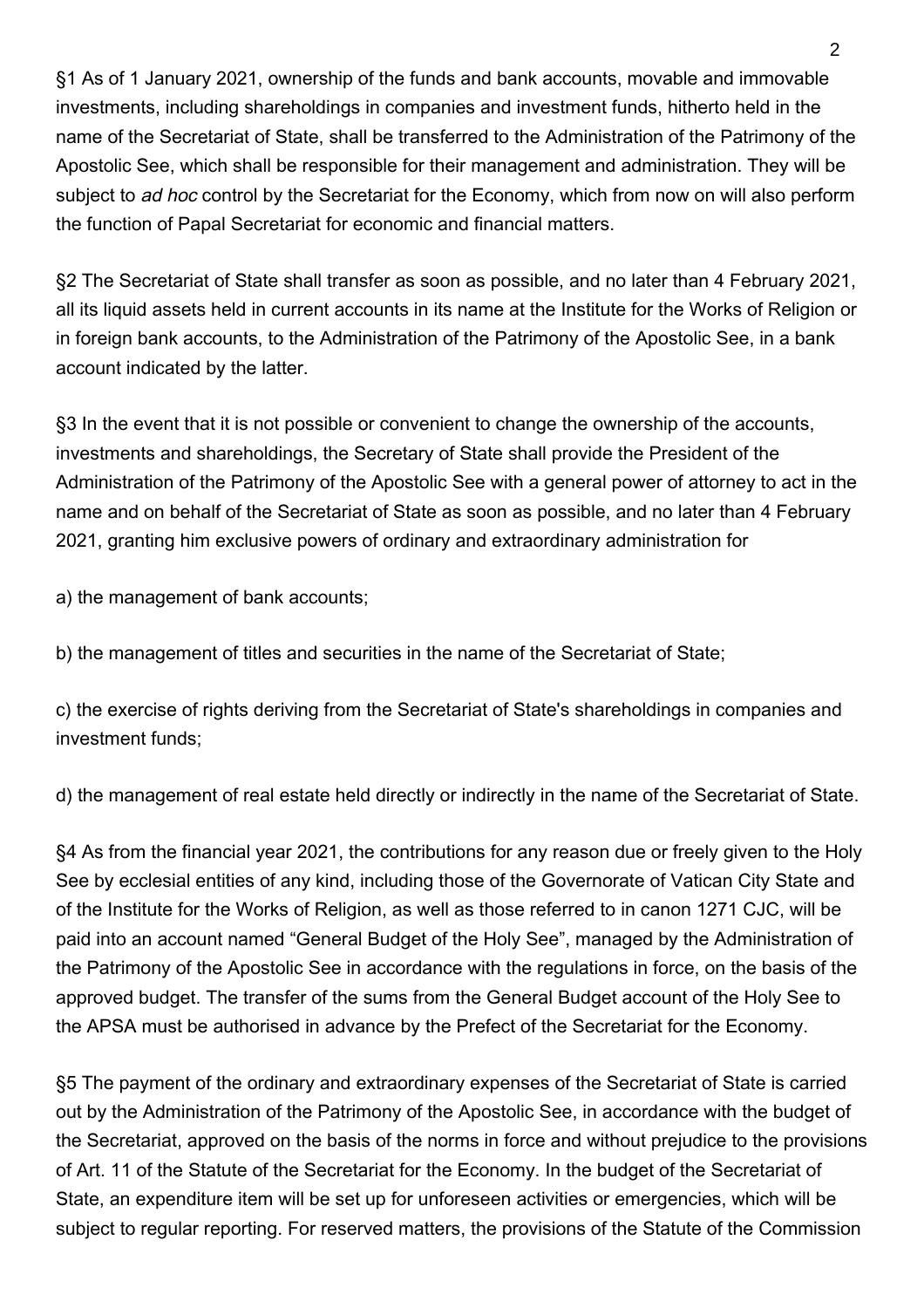#### Article 2

#### Management of the Papal Funds

§1 The Administration of the Patrimony of the Apostolic See will set up a budgetary provision called Papal Funds, which, for greater transparency, will be part of the consolidated financial statements of the Holy See, for which separate accounts must be kept, with the opening of specific sub-accounts for

a) the Fund denominated "Obolo di San Pietro" [Peter's Pence], with all its various subdivisions and structures;

b) the Fund denominated "Discretionary Fund of the Holy Father";

c) each of the funds denominated "Entitled Funds", which have a particular restriction of destination by the will of the donors or by regulatory provision.

§2 All the funds mentioned in §1 above maintain their purpose. The liquid assets and investments pertaining to each of the sub-accounts indicated in §1 are placed in dedicated accounts opened by the Administration of the Patrimony of the Apostolic See.

§3 The Administration of the Patrimony of the Apostolic See shall periodically provide information on the state of the funds to the Secretariat of State, which shall continue to collaborate in their collection.

§4 Expenditures and other acts of disposition from the sub-account Discretionary Fund of the Holy Father may be made only by his personal decision.

§5 Expenditure from the other sub-accounts will be disbursed by the Administration of the Patrimony of the Apostolic See at the request of the Secretariat of State in accordance with the approved budget. All other acts of disposition against these sub-accounts and those not provided for in the budget are submitted by the President of the Administration of the Patrimony of the Apostolic See to the prior authorisation of the Prefect of the Secretariat for the Economy, who exercises a specific control, confirming in advance the correspondence with the instructions received from the Holy Father on the use of his funds, the capacity and liquidity of these funds, and the correspondence of the dispositions to the eventual destination.

§6 In any case, the dispositions of non-budgeted payments and investments using the Papal Funds given by the President of the Administration of the Patrimony of the Apostolic See must be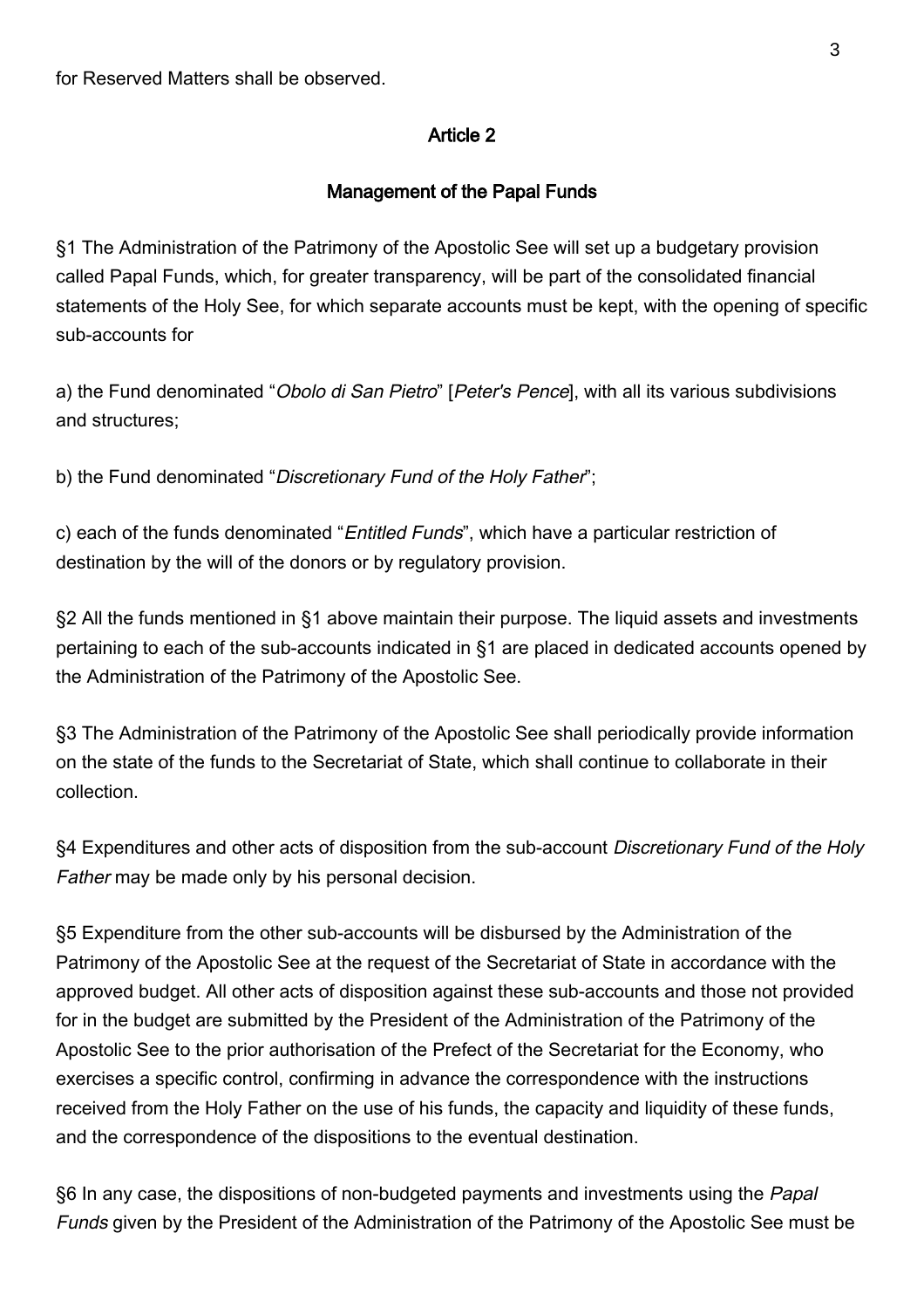countersigned by the Prefect of the Secretariat for the Economy, who verifies in advance their correspondence with the dispositions and authorisations provided on the basis of this article.

### Article 3

### Provisions on economic and financial monitoring and supervision

§1 All the Institutions mentioned in Article 1 §1 of the Statutes of the Council for the Economy, including those hitherto under the economic and financial control of the Secretariat of State, are subject to the monitoring, supervision and direction of the Secretariat for the Economy as defined by its Statutes and by the regulations in force, with the sole exception of those Institutions for which the Holy Father has expressly provided otherwise.

§2 The budget and balance sheets of the Institutions mentioned in the preceding paragraph shall be sent to the Secretariat for the Economy, which submits them to the Council for the Economy for approval.

§3 Where foreseen by the Statutes or by current practice, the minutes of the Boards of Directors of Institutions shall continue to be sent to the Secretariat of State or to the Dicastery on which they canonically depend.

§4 The Chairman of the boards of auditors or auditors, however named, or the auditor or sole auditor, if provided for by the statutes of the Institutions included in a list approved by the Council for the Economy, are appointed by the Prefect of the Secretariat for the Economy, who verifies the requirements of honour and professionalism and verifies the existence of any conflicts of interest.

§5 The members of the statutory internal control bodies referred to in the previous paragraph participate without voting rights in the meetings of the body responsible for the administration of the organisation, however named, and have the right to ask the administrators for information and documents on the progress of the organisation's activities or on specific affairs.

§6 The reports due by the statutory internal control bodies of the Institutions mentioned in §4, according to the law and the Statute, are transmitted to the Secretariat for the Economy. In any case, it is the duty of the members of the statutory internal control bodies to report to the Secretariat for the Economy on serious irregularities in the management or organisation, on possible violations of the law or the Statutes, and on the possible danger of the financial collapse of the organisation.

§7 Superiors, directors, employees and professional collaborators of the supervisory and control bodies are incompatible with appointment to the governing bodies of the Entities included in the list referred to in §1.